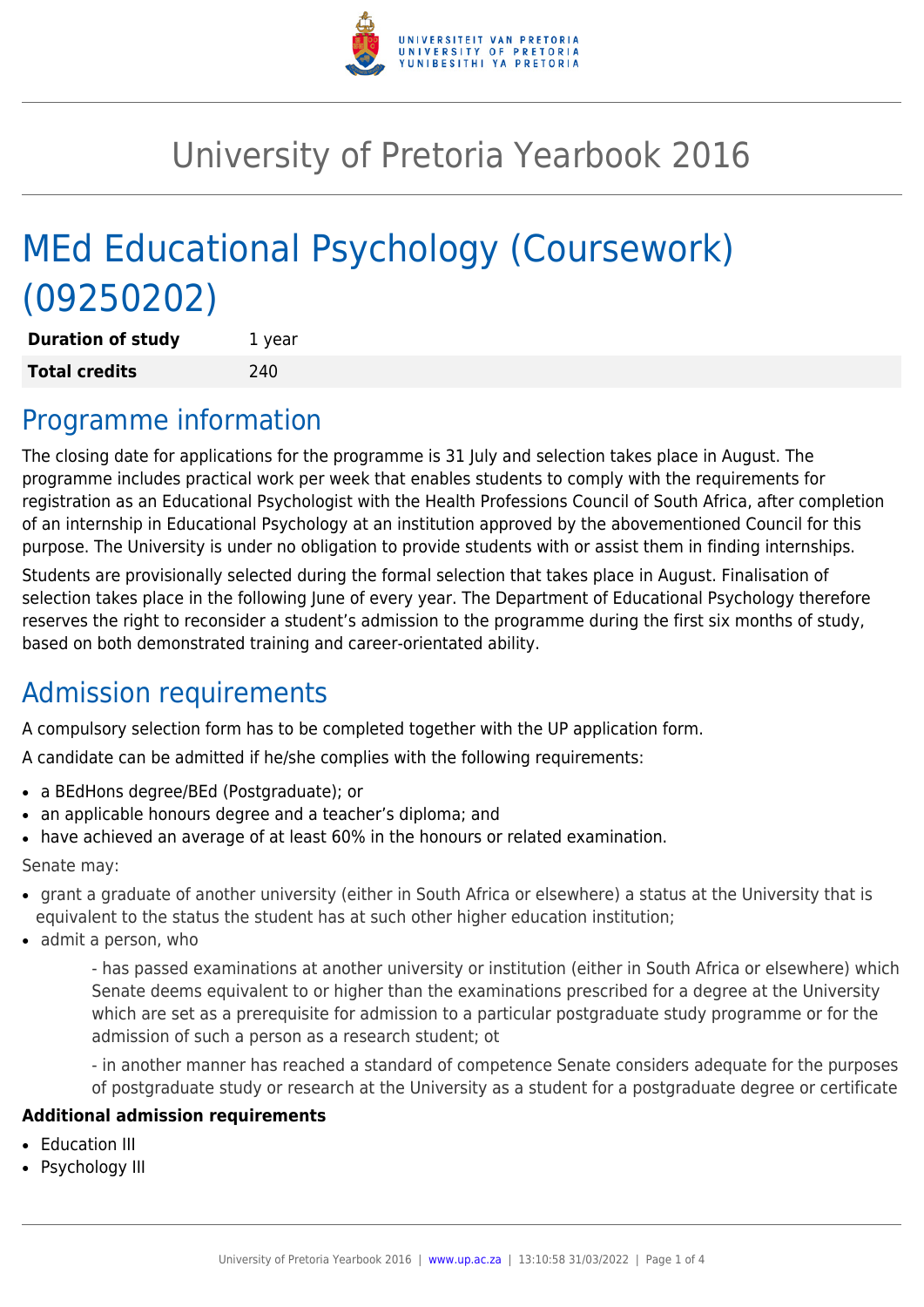

• BEdHons degree in Educational Psychology/BPsych-degree/Honours degree in Psychology

# Additional requirements

All applications are subject to selection. Selection is based on the following:

- meeting the minimum academic requirements required for admission;
- previous academic performance;
- applicable academic and/or teaching background;
- availability of supervision for the required research project;
- proven academic potential which may include academic communication and computer application skills;
- additionally, an interview may be requested;
- the requirements of professional registration bodies;
- the discretion of the head of department.

## Other programme-specific information

- Renewal of registration after the two-year period is permitted only under special circumstances in which case the head of department may give approval for a limited fixed extension of this period in terms of the set procedures.
- Students will be granted two opportunities to pass NMQ 800. Unsuccessful candidates will not be allowed to continue with the programme.
- This requirement applies to both the full research as well as the coursework master's degrees.

## Research information

All master's students must submit a dissertation or a mini-dissertation and must pass Research Proposal (NMQ 800). For the MEd research degree programmes, a dissertation on a topic approved by the Dean on the recommendation of the Head of department must be submitted, following the approval of a complete research proposal. A literature study is not acceptable.

- One publishable article based on the research that the student conducted for the dissertation or the minidissertation and approved by the supervisor, must be submitted. The article must be submitted at the offices of Student Administration before 15 February for the Autumn graduation ceremonies and before 15 July for the Spring graduation ceremonies.
- In addition to the copies referred to above, each successful student must submit a bound paper copy as well as two electronic copies of the approved mini-dissertation/dissertation to the Head: Student Administration in the format specified by the faculty and in accordance with the minimum standards set by the Department of Library Services
- (see http://upetd.up.ac.za/authors/ publish/ standards.htm#specs), before 15 February for the Autumn graduation ceremonies and before 15 July for the Spring graduation ceremonies. Failure to meet these deadlines will result in the degree being awarded during a subsequent series of graduation ceremonies.
- All students have to submit a research proposal during the first year of registration and defend it successfully before a panel of examiners appointed by the Dean, in collaboration with the Head of department, Supervisor and Research Coordinator, before they can start with the research.
- Students have to apply for ethical clearance to the Head of department and Ethics Committee and only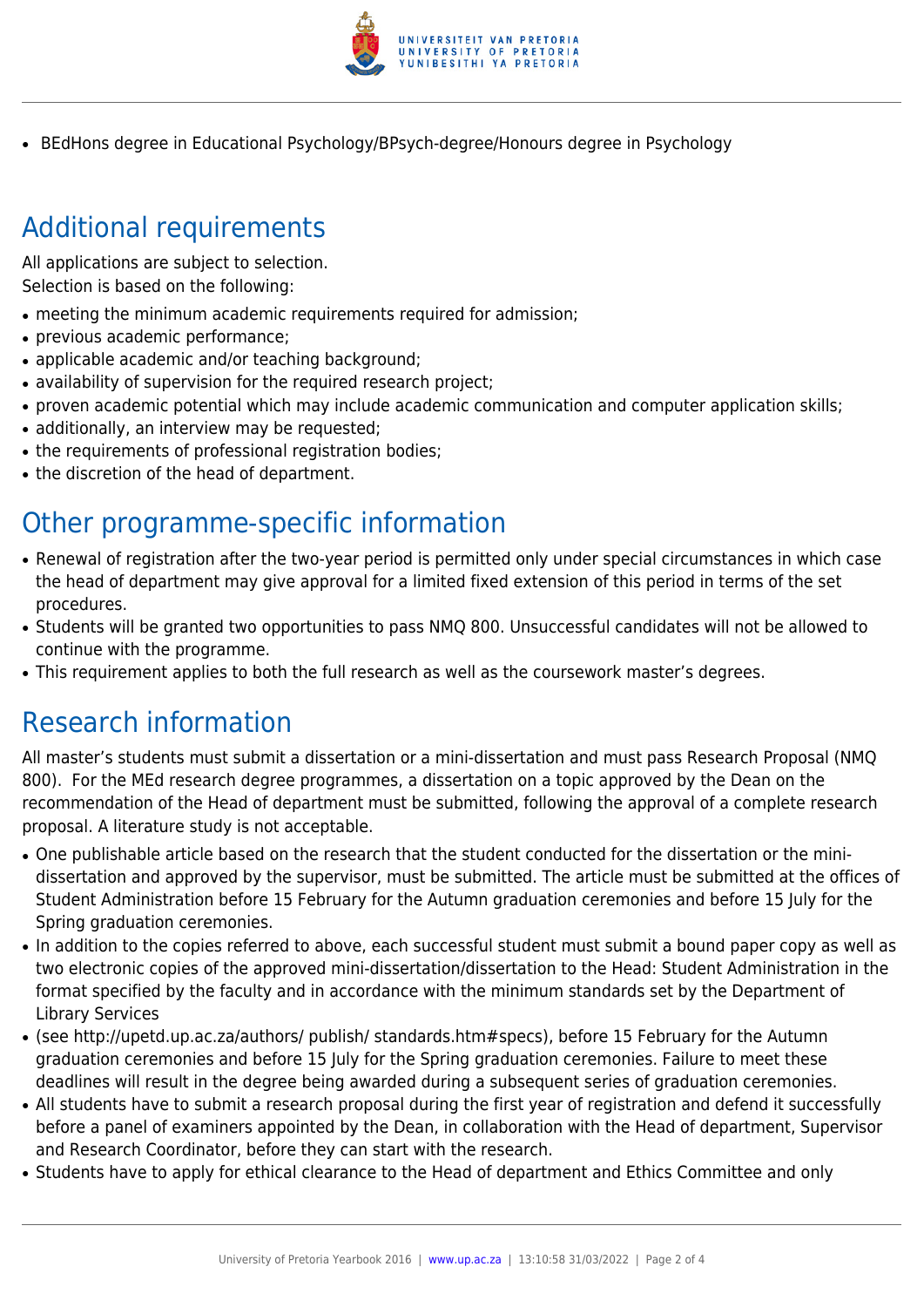

commence with field work once the application for ethical clearance has been approved by the Ethics Committee.

- Students have to present a progress report on the research to the Supervisor annually. Continued reregistration depends on satisfactory annual progress.
- All students have to attend the research capacity building sessions on quantitative and qualitative research at master's level.

#### Pass with distinction

The MEd degree with coursework is conferred with distinction on a student who obtains 75% in the mini-dissertation and an average of 75% in the remaining modules.